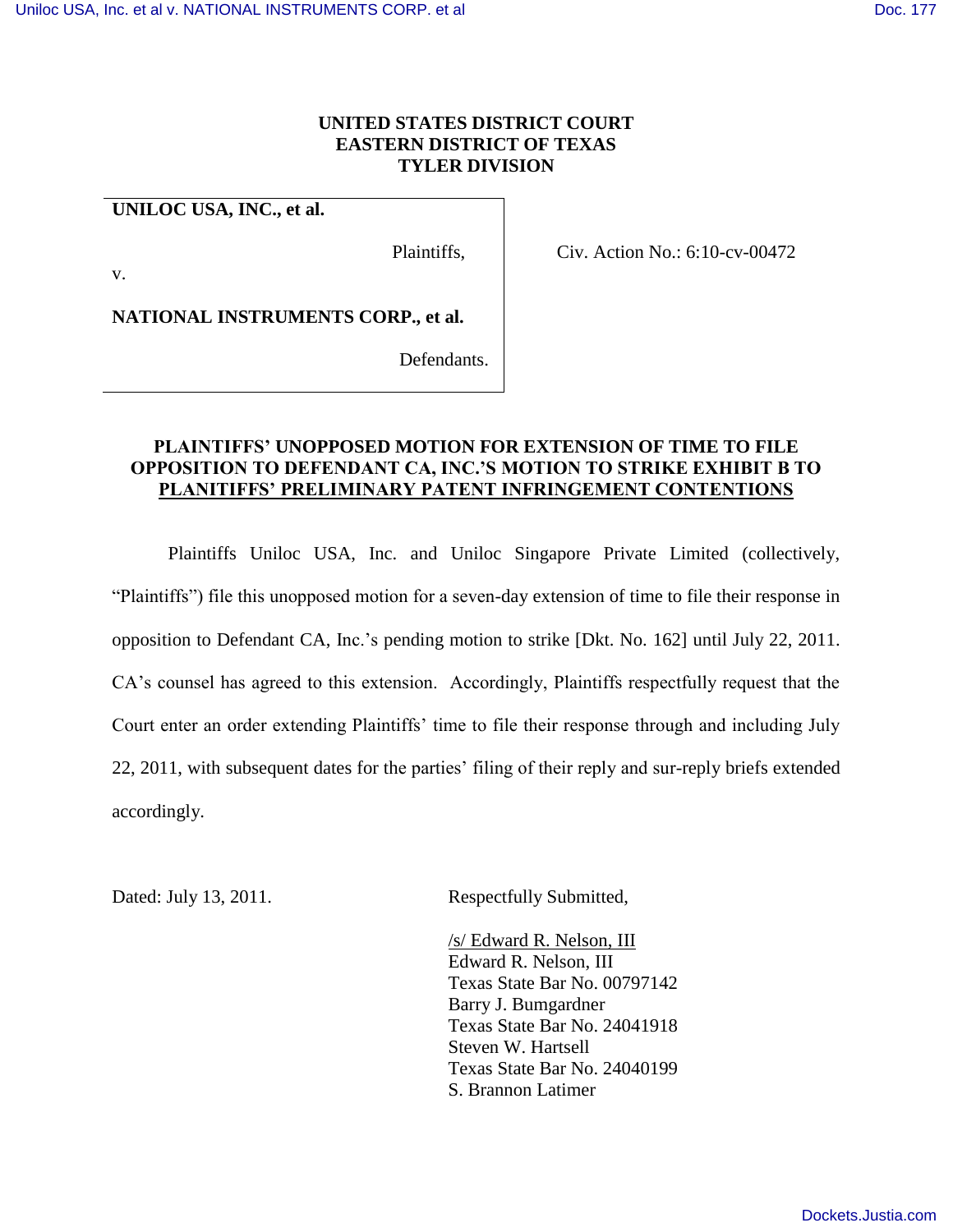Texas State Bar No. 24060137 Jaime K. Olin Texas State Bar No. 24070363 **NELSON BUMGARDNER CASTO, P.C.** 3131 West 7<sup>th</sup> Street, Suite 300 Fort Worth, Texas 76107 (817) 377-9111 (817) 377-3485 (fax) enelson@nbclaw.net barry@nbclaw.net shartsell@nbclaw.net blatimer@nbclaw.net jolin@nbclaw.net

T. John Ward, Jr. Texas State Bar No. 00794818 J. Wesley Hill Texas State Bar No. 24032294 **WARD & SMITH LAW FIRM**  111 West Tyler St. Longview, Texas 75601 Tel: (903) 757-6400 Fax: (903) 757-2323 jw@wsfirm.com wh@wsfirm.com

## **Counsel for Uniloc USA, Inc. and Uniloc Singapore Private Limited**

/s/ Joshua C. Krumholz S. Calvin Capshaw Texas State Bar No. 03783900 ccapshaw@capshawlaw.com Elizabeth L. DeRieux Texas State Bar No. 05770585 ederieux@capshawlaw.com D. Jeffrey Rambin Texas State Bar No. 0079147 jrambin@capshawlaw.com **CAPSHAW DERIEUX, LLP** 114 East Commerce Avenue Telephone: (903) 236-9800 Facsimile: (903) 236-8787